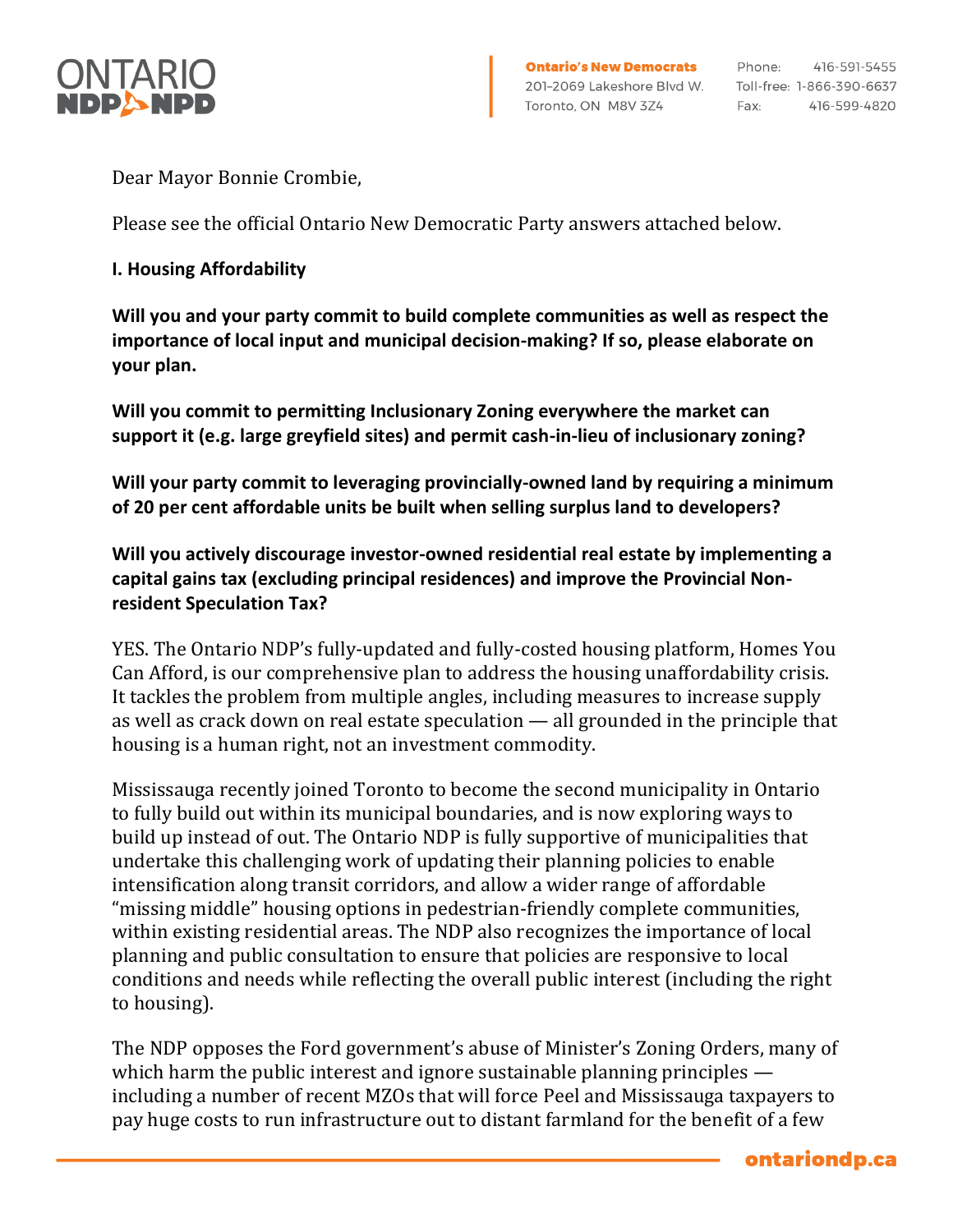

416-591-5455

ontariondp.ca

well-connected land speculators. An NDP government will repeal all MZOs that harm the public interest.

The Ontario NDP has long supported inclusionary zoning, and believes it needs to be expanded and extended to all growing neighbourhoods, instead of being subject to arbitrary limits as is currently the case. We also agree that surplus provincial land should be made available for affordable housing to the largest extent as practicable, and we would target a percentage well above 20%.

Our platform also proposes to crack down the housing speculation and financialization with a new speculation and vacancy tax, as well as improvements to the existing Non-Resident Speculation Tax. These new speculation taxes will exclude principle residences — not a penny will come from regular homeowners.

Our housing platform also proposes a massive increase in provincial support for municipal social housing and supportive housing. This includes the creation of a new public agency, Housing Ontario, to finance and build 250,000 new affordable and non-market homes over ten years, to be operated by public, non-profit and coop housing providers. Our plan also includes funding to repair 260,000 existing social housing units, provide income supports for 311,000 tenant households, and create 60,000 new homes with supports.

Our full housing platform can be viewed here: https://www.ontariondp.ca/housing

## **II. Invest in Public Transit**

**Will you and your party commit to investing in priority transit projects such as restoring the Downtown Loop to the Hurontario LRT?**

**The Milton GO line is the second busiest in the GTA. We need all-day, two-way service immediately. The federal government has alreadycommitted up to \$50 million. Will your party commit to investing the remaining project costs to make all-day, two way service on the Milton corridor a reality?**

YES. The Ontario NDP will restore the downtown Mississauga loop to the Hurontario LRT, which was suddenly removed from the LRT plans by the Ford government. The NDP will also fund the expansion of the Milton GO corridor to enable frequent, all-day two-way rail service along this crucial route.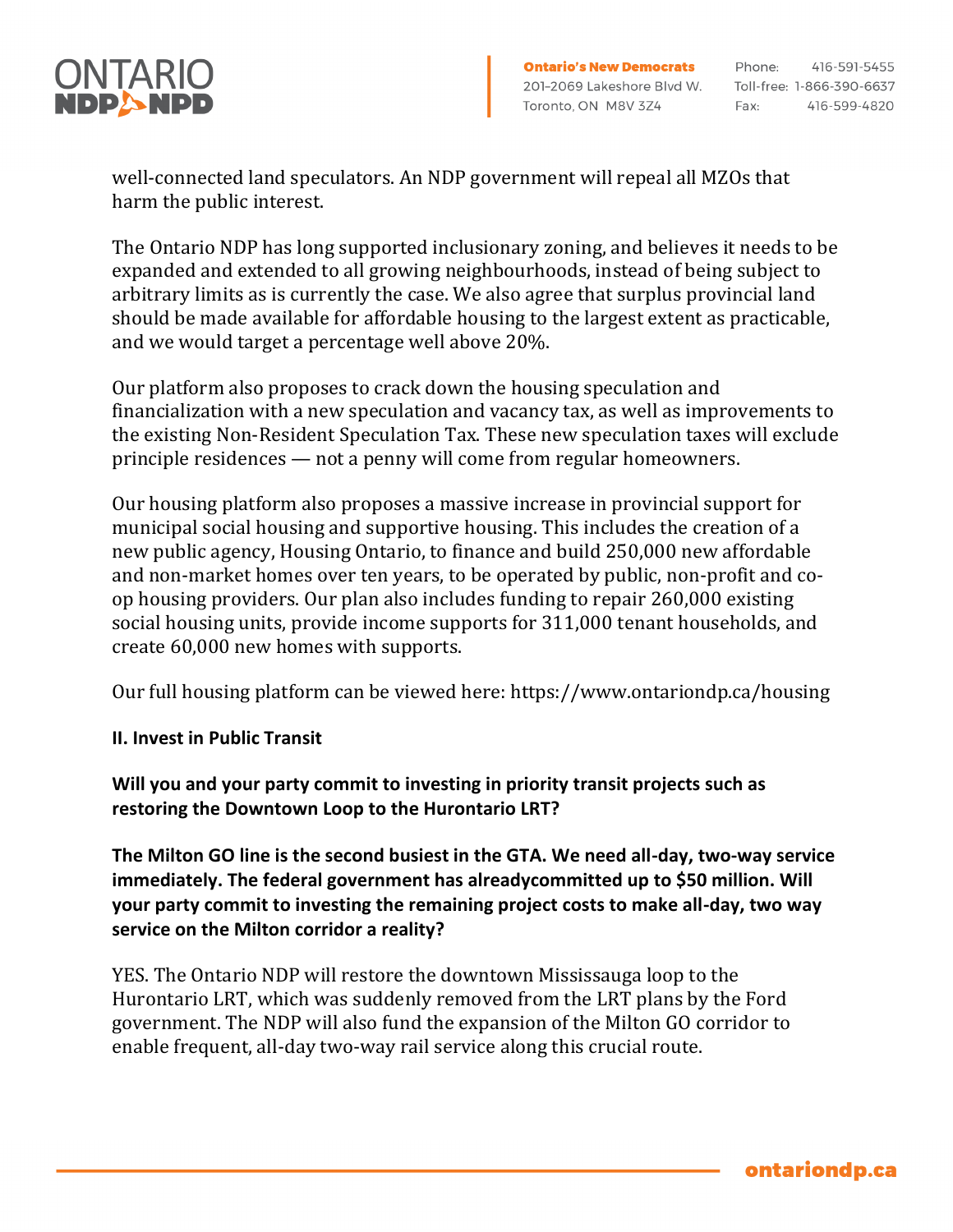

An Ontario NDP government will also provide 50% provincial funding for municipal transit net operational costs. This dedicated, predictable and permanent funding will enable MiWay to boost

ridership and make its transit service more frequent, reliable, comfortable, convenient and affordable.

## **III. Funding for Cities**

**Will you and your party commit to help municipalities recover from the lingering effects of the COVID-19 pandemic by continuing the Safe Restart funding to ensure the operation and delivery of critical municipal services?**

**Do you and your party commit to developing long-term, predictable, and sustainable funding programs from the provincial government to specifically fund the building and maintenance of municipal infrastructure?**

YES. Even before the pandemic, municipal social housing and transit services were still feeling the harmful impacts of provincial cuts and downloads years earlier. Successive Liberal and PC governments have refused to upload back transit and housing operational costs once covered by the province.

Then the pandemic hit, making an already bad situation vastly worse.

The City of Mississauga sustained service levels during the pandemic, despite collapsing fare revenues and other unforeseeable financial burdens. But this has resulted in massive budget gaps through no fault of the City.

The Ontario NDP understands that municipalities cannot, and should not, be forced to fill these pandemic-related budget gaps. If municipalities are forced to cut costs and services to fill these budget gaps, it will mean vital services like transit, homelessness prevention and housing may remain in a permanent state of crisis.

An Ontario NDP government will fill these pandemic-related budget gaps, so municipalities like Mississauga can focus on continuing to deliver these essential services.

And looking beyond the pandemic, an Ontario NDP government will restore provincial funding for municipal housing and transit, as well as other shared responsibilities like public health, childcare and long-term care — so Mississauga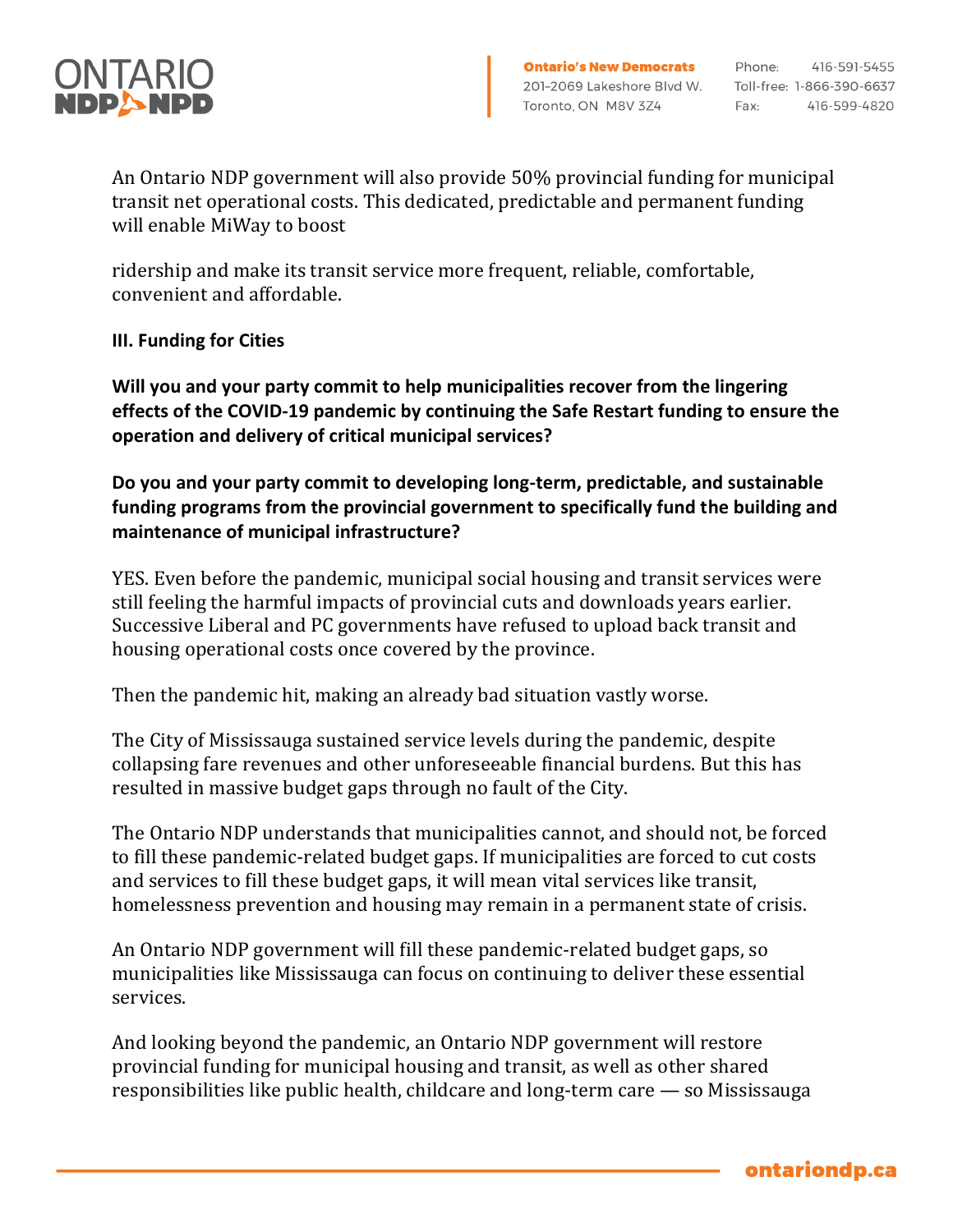

416-591-5455 Fax: 416-599-4820

can emerge stronger from the pandemic, instead of returning to the "bad old normal" of chronic underfunding by the provincial government.

The NDP will also make provincial funding for municipal infrastructure more reliable, consistent and predictable by moving away from arbitrary applicationbased funding programs towards more formula-based programs, so municipalities like Mississauga can make long-term plans with the confidence that the province will be there as a funding partner when the City needs it.

## **IV. Targeted Supports for the Local Economy**

**Will you and your party invest in local business innovation and competitiveness by extending the funding for the Digital Main Street program recipients (up to 3 years) to support service continuity and retain skilled business advisors?**

**Will your party expand existing programs to support small and medium sized businesses in assessing and adopting advanced and sustainable technologies? Please explain.**

**Will you and your party invest intalent development and access by expanding and funding programs that foster collaboration between education and training institutions and industry stakeholders to develop flexible, demand-driven education and training programs for small and medium sized businesses?**

**Will your party commit to developing dedicated funding streams that address the gaps experienced by small and medium sized businesses in accessing workforce development supports and resources?**

**Will you and your party build upon existing provincial incentives for businesses to provide work opportunities for persons facing challenges to employment, including new graduates, long-term unemployed, newcomers and persons with disabilities?**

YES. New Democrats are committed to growing a strong and vibrant economy – and small and medium-sized businesses are the backbone of local economies.

To help small and medium-sized businesses assess and adopt advanced and sustainable technologies, we'll engage in strategic government procurement from small and medium-sized businesses and ensure that our small businesses can compete with big industry for public investment and support. Our Buy Ontario program will also include a social procurement policy to support diverse vendors.